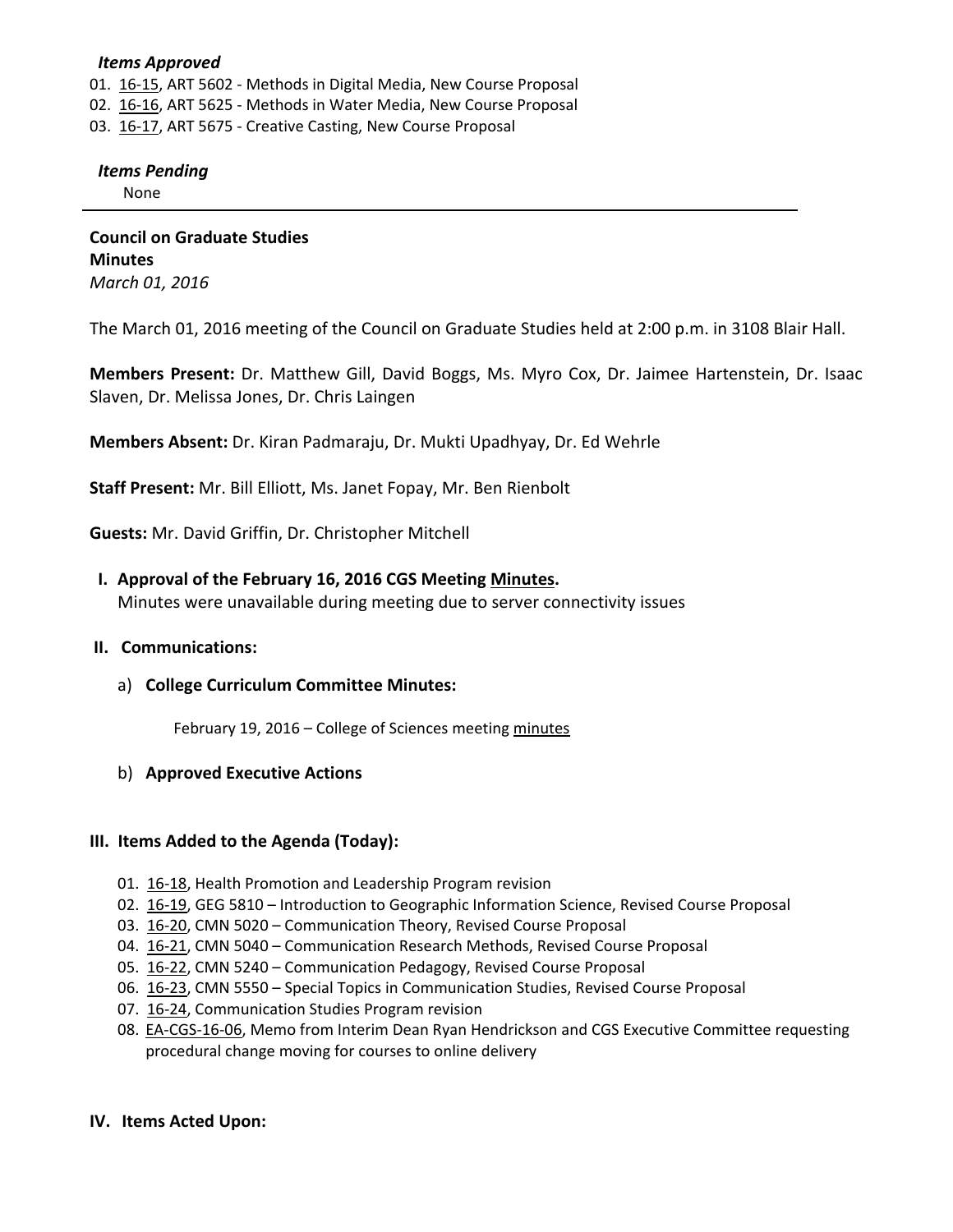01. 16‐[15,](http://castle.eiu.edu/~eiucgs/currentagendaitems/agenda16-15.pdf) ART 5602 ‐ Methods in Digital Media, New Course Proposal; David Griffin presented the course. Council approved unanimously; Effective date – Summer 2016

(2‐2‐3) ART 5602 ‐ Methods in Digital Media

An immersive hybrid studio course focusing on the study of the tools, techniques and creative possibilities afforded by the use of computers and digital technologies as a visual art medium. Topics explored will be digital photography, photo‐manipulation and digital painting/drawing.

Prerequisite(s):

Admission to the Master of Arts in Art with Art Education Option or the Master of Arts in Art with Community Arts Option; nine semester hours of undergraduate 2D studio art coursework or permission of the Chair.

‐‐‐‐‐‐‐‐‐‐‐‐‐‐‐‐‐‐‐‐‐‐‐‐‐‐‐‐‐‐‐‐‐‐‐‐‐‐‐‐‐‐‐‐‐‐‐‐‐‐‐‐‐‐‐‐‐‐‐‐‐‐‐‐‐‐‐‐‐‐‐‐‐‐‐‐‐‐‐‐‐‐‐‐‐‐‐‐‐‐‐‐‐‐‐‐‐‐‐‐‐‐‐‐‐‐‐‐‐‐‐‐‐‐‐‐‐‐‐‐‐‐‐‐‐‐‐‐‐‐‐‐‐‐‐‐‐‐‐‐‐

02. 16‐[16,](http://castle.eiu.edu/~eiucgs/currentagendaitems/agenda16-16.pdf) ART 5625 ‐ Methods in Water Media, New Course Proposal; David Griffin presented the course. Council approved unanimously; Effective date – Summer 2016

(2‐2‐3) ART 5625 ‐ Methods in Water Media

An immersive hybrid studio course focusing on the study of the tools, techniques and creative possibilities afforded by water‐media as an expressive visual art medium. It will consist of face‐to‐face demonstrations, digital presentations and critiques of student works produced both in and outside of class.

Prerequisite(s):

Admission to the Master of Arts in Art with Art Education Option or the Master of Arts in Art with Community Arts Option; nine semester hours of undergraduate 2D studio art coursework or permission of the Chair.

03. 16‐[17,](http://castle.eiu.edu/~eiucgs/currentagendaitems/agenda16-17.pdf) ART 5675 ‐ Creative Casting, New Course Proposal; David Griffin presented the course. Council approved unanimously; Effective date – Summer 2016

‐‐‐‐‐‐‐‐‐‐‐‐‐‐‐‐‐‐‐‐‐‐‐‐‐‐‐‐‐‐‐‐‐‐‐‐‐‐‐‐‐‐‐‐‐‐‐‐‐‐‐‐‐‐‐‐‐‐‐‐‐‐‐‐‐‐‐‐‐‐‐‐‐‐‐‐‐‐‐‐‐‐‐‐‐‐‐‐‐‐‐‐‐‐‐‐‐‐‐‐‐‐‐‐‐‐‐‐‐‐‐‐‐‐‐‐‐‐‐‐‐‐‐‐‐‐‐‐‐‐‐‐‐‐‐‐‐‐‐‐‐

(2‐2‐3) ART 5675 ‐ Creative Casting

An intensive studio experience focused on various clay modeling and casting processes.

Prerequisite(s):

Admission to the Master of Arts in Art with Art Education Option or the Master of Arts in Art with Community Arts option; nine semester hours of undergraduate 3D studio art coursework or permission of the Chair

## **02 Committee Reports:**

**Library Advisory**‐ Ed Wehrle; no report **ATAC**‐ David Boggs; no report **GSAC**‐ Bill Elliott; GSAC updates **CASL‐** Kiran Padmaraju; not present **EMAC‐** Mukti Upadhyay; not present

> **03 Other Items:**  None

2